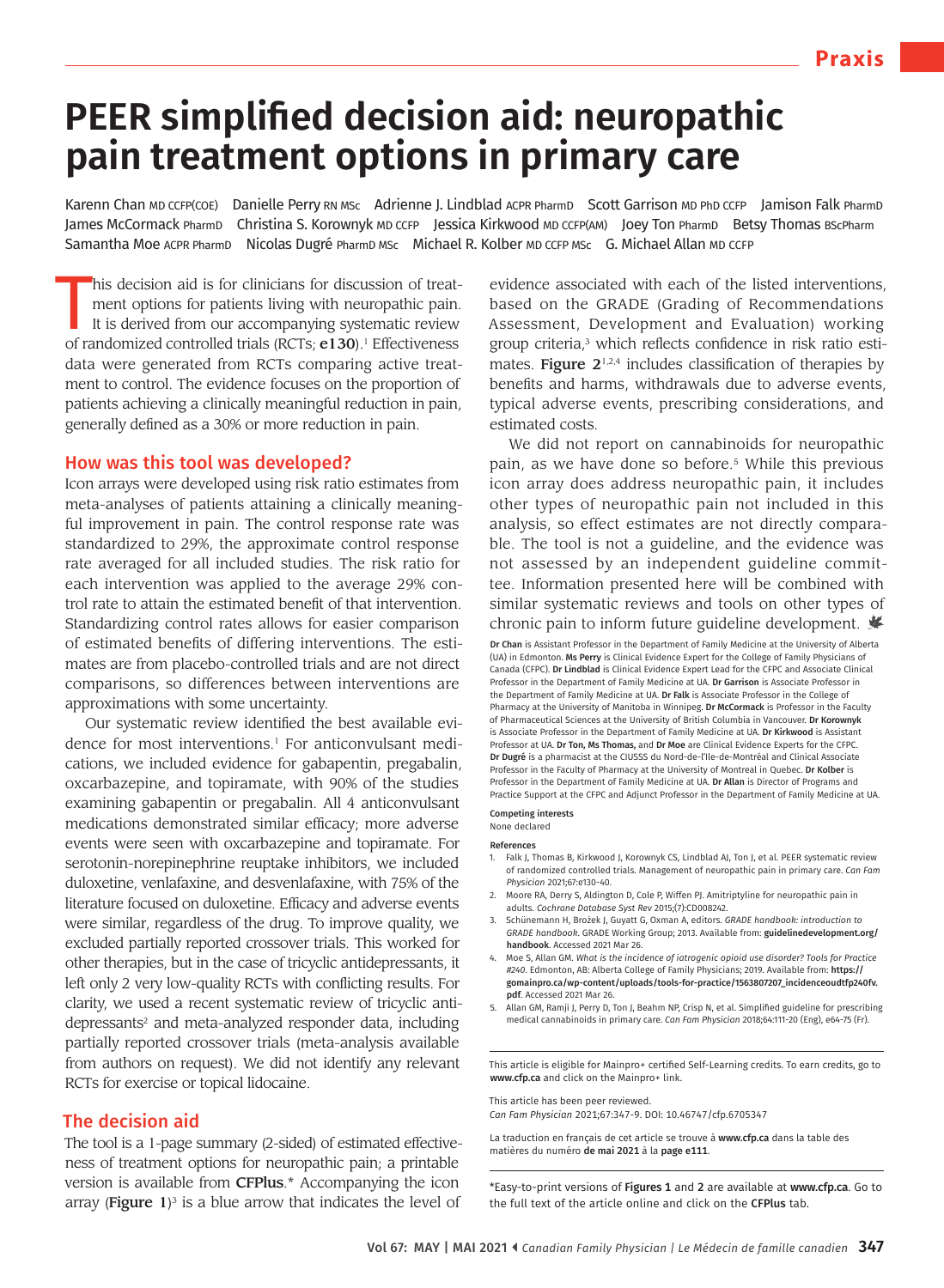### Figure 1

PEER SIMPLIFIED DECISION AID / NEUROPATHIC PAIN

How many people will have their neuropathic pain meaningfully improved (≥30%) by different treatments?